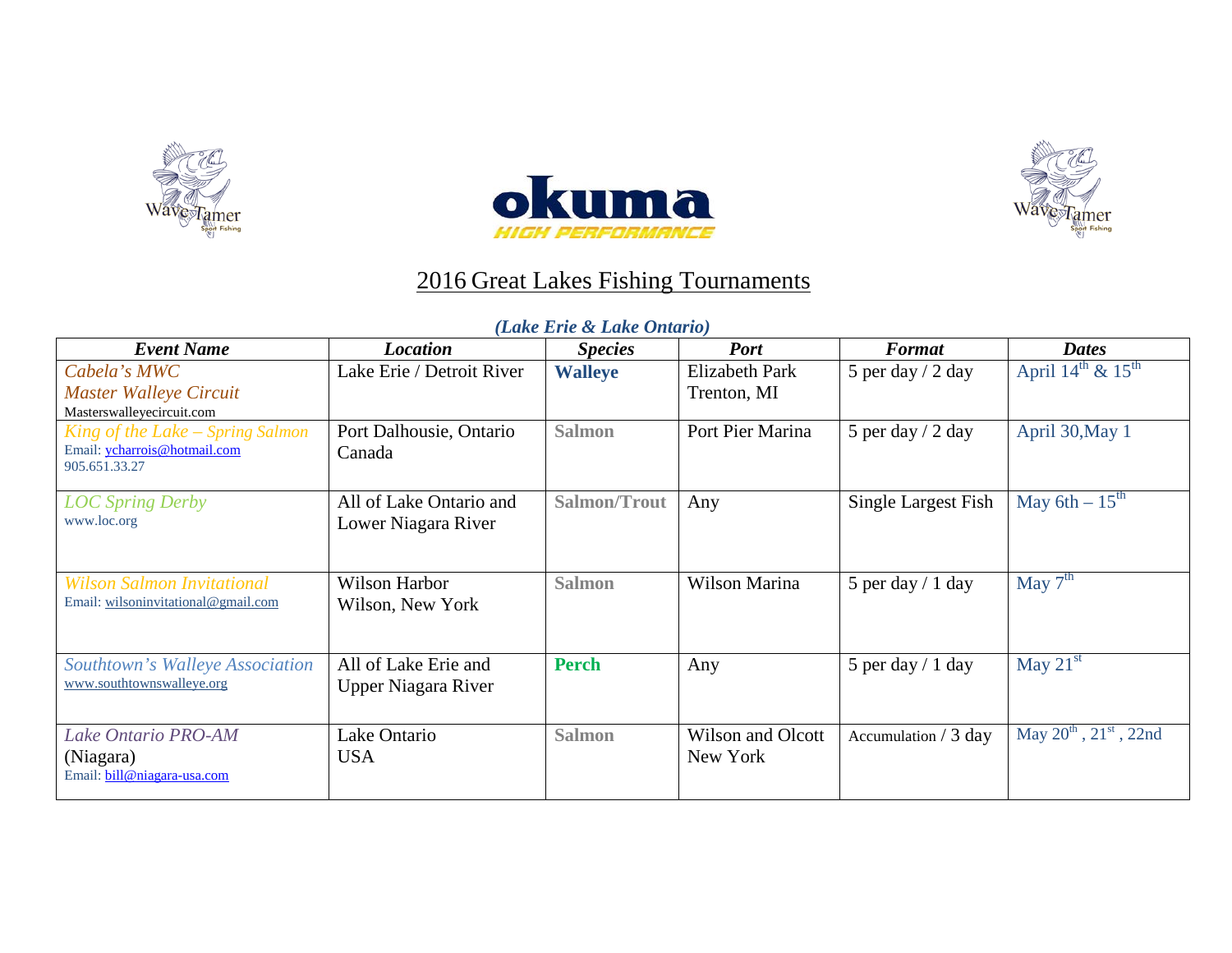| Cabela's MWC<br><b>Master Walleye Circuit</b><br>Masterswalleyecircuit.com                                                     | Lake Erie<br>Lorain, Ohio                                              | <b>Walleye</b>      | <b>Black River Warf</b><br><b>Boat Launch</b>     | 5 per day/ 2 day                                                                                             | June $3rd$ and $4th$                                         |
|--------------------------------------------------------------------------------------------------------------------------------|------------------------------------------------------------------------|---------------------|---------------------------------------------------|--------------------------------------------------------------------------------------------------------------|--------------------------------------------------------------|
| Southtown's Walleye Association<br>www.southtownswalleye.org<br>716.649.8202 - Club Office<br>Bob Kessler - 716.462.9576       | All of Lake Erie and<br><b>Upper Niagara River</b>                     | <b>Walleye</b>      | Any                                               | <b>Single Largest Fish</b>                                                                                   | June $11^{th} - 19^{th}$                                     |
| Tightline Salmon Shootout<br>www.tightlinesshootout.com                                                                        | <b>Bluffers Park Marina</b><br>Toronto, Canada                         | <b>Salmon</b>       | Bluffer Pk. Marina                                | 6 per day $/ 1$ day                                                                                          | <b>June 2016</b><br>(to be announced)                        |
| <b>Southtowns Walleye Association</b><br>www.southtownswalleye.org<br>716.649.8202 - Club Office<br>Bob Kessler - 716.462.9576 | 'Tournament Picnic'                                                    | <b>Walleye</b>      | 5895 Southwestern<br>(Rt.20)<br>Hamburg, NY 14075 |                                                                                                              | June $25th$                                                  |
| <b>CF Celebrity BassEye Challenge</b><br>Email – gcoone@cff.org<br>(15 <sup>TH</sup> Annual Event)                             | <b>Small Boat Harbor</b><br>Buffalo, New York<br><b>USA</b>            | <b>Bass/Walleye</b> | <b>Small Boat Harbor</b>                          | <b>Point Accumulation</b><br>(June $23^{\text{rd}}$ – Event Party<br>at Rich Atrium,<br>"Open to the public" | June $24th$                                                  |
| <b>444 International Walleye</b><br>www.portcolborneconservationclub.com                                                       | Port Colborne, Ontario<br>Canada                                       | <b>Walleye</b>      | Sugar Loaf<br>Port Colborne                       | 4 per day / 2 days<br>(Big Fish Friday 24 <sup>th</sup> )                                                    | June $25^{th}$ , $26^{th}$                                   |
| <b>LOC Summer Derby</b><br>www.loc.org                                                                                         | All of Lake Ontario and<br>Lower Niagara River                         | <b>Salmon/Trout</b> | Any                                               | <b>Single Largest Fish</b>                                                                                   | July $1st - July 31st$                                       |
| <b>Big Dawg Walleye Weekend</b><br>Mark Mohr-716.998.9871<br>Markmohr37@gmail.com                                              | Chadwick Bay Marina<br>Dunkirk, New York USA<br><b>USA Waters Only</b> | <b>Walleye</b>      | Dunkirk, NY                                       | 5 per day $/$ 2 day                                                                                          | July $9^{th} - 10^{th}$                                      |
| Cabela's MWC<br><b>Master Walleye Circuit</b><br>Masterswalleyecircuit.com<br>(Cont.)                                          | Bay of Green Bay<br>Lake Michigan                                      | <b>Walleye</b>      | Oconto, WI                                        | 5 per day $/$ 2 day                                                                                          | $\overline{\mathrm{July 8}}^{\mathrm{th}} - 9^{\mathrm{th}}$ |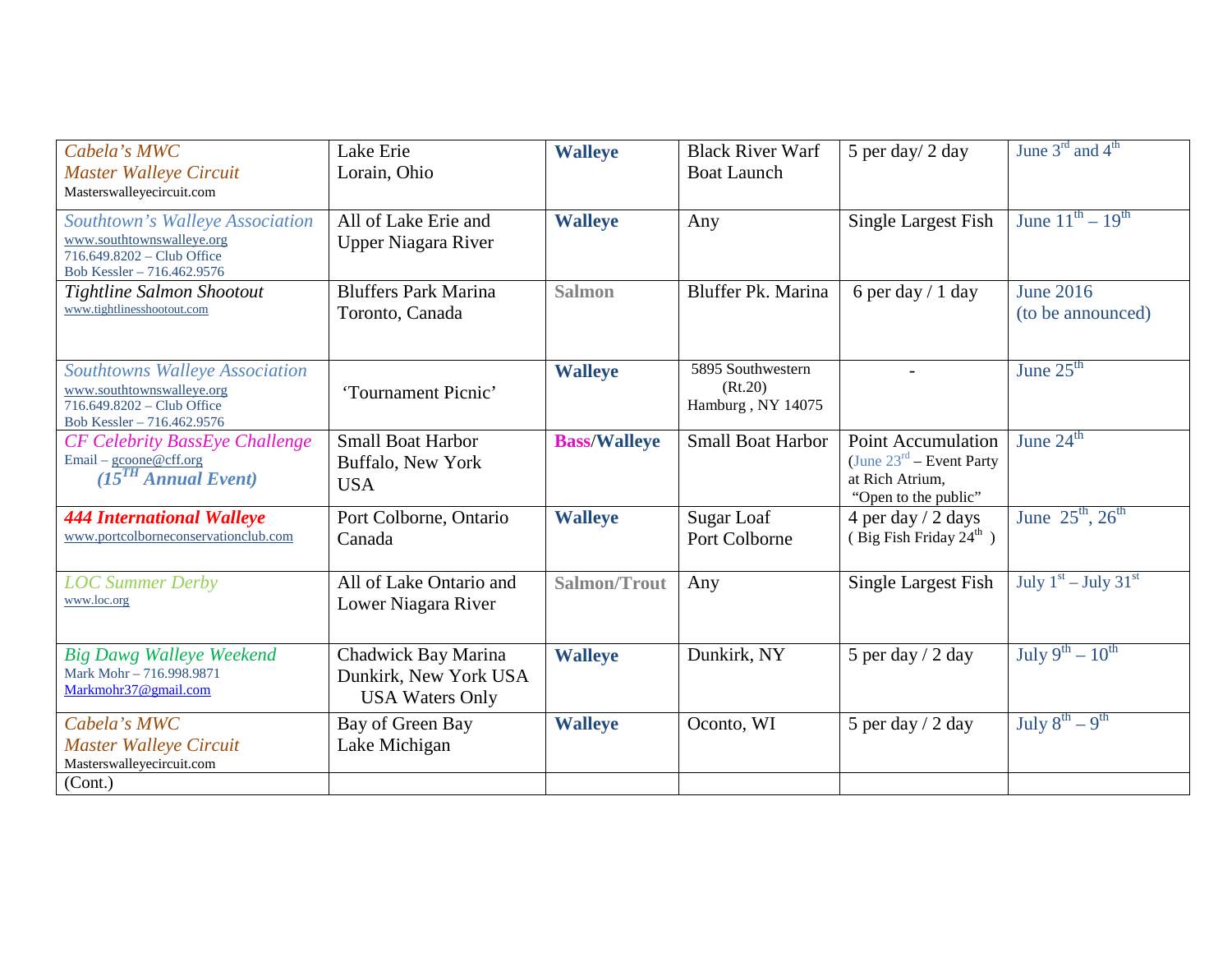| <b>Budweiser Walleye Shoot Out</b><br>Erie Tracker Outfitters<br>Dave Malloy<br>905.834.9218                                           | Port Colborne, Ontario<br>Canada<br><b>All Lake Erie Waters</b>       | <b>Walleye</b>       | Sugar Loaf<br>Port Colborne                | 6 fish / 1 day event<br>(Big Fish Friday $8^{th}$ )                                                                     | July $9th$                                                 |
|----------------------------------------------------------------------------------------------------------------------------------------|-----------------------------------------------------------------------|----------------------|--------------------------------------------|-------------------------------------------------------------------------------------------------------------------------|------------------------------------------------------------|
| $13^{th}$ LOTSA King Salmon<br>(Lake Ontario Trout/Salmon Association)<br>www.lotsa.com<br>Email - webmaster@lotsa.org                 | Lake Ontario<br><b>USA</b><br><b>All Lake Ontario Waters</b>          | <b>Salmon</b>        | Lake Ontario                               | Single Largest Fish<br>(7 <sup>th</sup> Annual Curt Meddaugh<br>Memorial Tournament-<br>Friday, July 15 <sup>th</sup> ) | July 16th                                                  |
| <b>Sunset Bay Walleye Shoot-Out</b><br>Cell - Don Ruppert 716.498.7770<br>Cell - Bob Rustowicz 716.830.6394<br>www.walleyeshootout.com | Sunset Bay, New York<br>"Cattaraugus Creek"<br><b>USA</b>             | <b>Walleye</b>       | Sunset Bay, NY<br>$\omega$<br>Cabana Sam's | 6 fish / 1 day event<br>(Big Fish Friday $22nd$ )                                                                       | July $23^{\text{rd}}$                                      |
| TightLines Salmon Shootout<br>www.tightlinesshootout.com                                                                               | <b>Bluffers Park Marina</b><br>Toronto, Canada                        | <b>Salmon</b>        | <b>Bluffers Pk Marina</b>                  | 6 per day $/ 1$ day                                                                                                     | July $30th$                                                |
| N.E.W.C Summer Slam<br><b>Walleye Tournament</b><br>Tom Means 814.331.3112                                                             | Northeast Marina<br>Northeast, Pennsylvania<br><b>USA Waters Only</b> | <b>Walleye</b>       | Northeast marina                           | 5 per day $/ 1$ day                                                                                                     | July $30th$                                                |
| <b>NCCC Walleye Derby</b><br>Contact- Zen Olow 716.640.2776                                                                            | NY waters of Lake Erie<br>only                                        | <b>Walleye</b>       | Dunkirk, NY<br>$\omega$<br>Con. Club       | $3$ per day / $3$ days                                                                                                  | August $5^{\text{th}}$ , $6^{\text{th}}$ , $7^{\text{th}}$ |
| Mayhem @ Maitland Walleye<br>Contact - Rocky Richardson 905.483.4328<br>mayhemwalleye@gmail.com                                        | Port Maitland, Ontario<br>Canada                                      | <b>Walleye</b>       | Port Maitland,                             | $6$ fish $/ 1$ day<br>(Big Fish Friday $12^{th}$ )                                                                      | August $13^{\text{th}}$                                    |
| <b>Dunkirk Walleye Classic</b><br>Mark Mohr-716.998.9871<br>Markmohr37@gmail.com                                                       | Chadwick Bay Marina<br>Dunkirk, New York<br><b>USA Waters Only</b>    | <b>Walleye</b>       | Dunkirk, NY                                | 4 per day $/$ 2 days                                                                                                    | August $20^{th} - 21^{st}$                                 |
| Niagara Fish Odyssey<br>www.fishodyssey.net<br>bill@niagara-usa.com                                                                    | Lake Ontario and<br><b>Lower River</b>                                | <b>Multi Species</b> | Any                                        | Single Largest Fish                                                                                                     | August $20^{th}$ - $28^{th}$                               |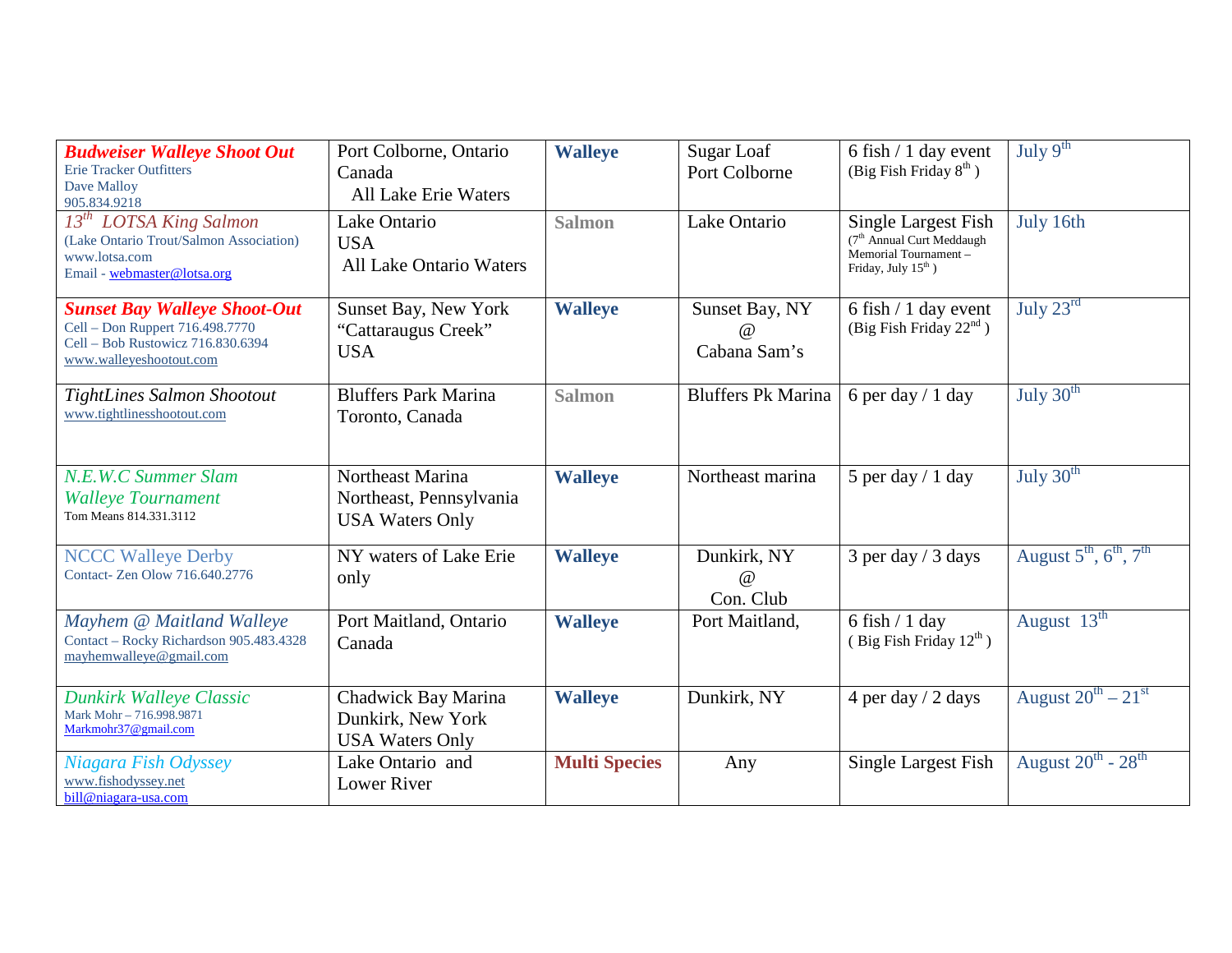| <b>Innovative Outdoor's</b><br><b>Walleye Challenge</b><br>Jim Steel 716.481.5348<br>info@innovative-outdoors.com | Chadwick Bay Marina<br>Dunkirk, New York<br><b>USA</b> | <b>Walleye</b>                                   | Dunkirk, NY<br>$\omega$<br>"Walleye Willies" | $6$ fish $/ 1$ day event<br>(Big Fish Friday $26th$ ) | August $27th$             |
|-------------------------------------------------------------------------------------------------------------------|--------------------------------------------------------|--------------------------------------------------|----------------------------------------------|-------------------------------------------------------|---------------------------|
| <b>LOC Fall Derby</b><br>www.loc.org                                                                              | All of Lake Ontario and<br>Lower Niagara River         | Salmon/Trout                                     | Any                                          | Single Largest Fish                                   | Aug $19^{th}$ – Sept 15th |
| King of the Lake – Fall Salmon<br>Email: ycharrois@hotmail.com<br>905.651.33.27                                   | Port Dalhousie,<br>Lake Ontario ,Canada                | <b>Salmon</b>                                    | Port Pier Marina                             | 5 per day $/$ 2 days                                  | Sept. $3^{rd} - 5^{th}$   |
| <b>King of the Lakes</b><br>( <i>Erie &amp; Ontario</i> )<br>Email: ycharrois@hotmail.com<br>905.651.33.27        | 'Night of Champions Banquet'                           | <b>Both Walleye</b><br>& Salmon<br><b>Series</b> | Niagara Falls<br>(to be announced)           |                                                       | Sept $24th$               |

**TOURNAMENT SERIES –** In addition to the individual events listed, there are a several 'Series' formats being organized by various groups. A summary of them and their organizers are provided below.

*(Walleye)*

| <b>King of the Lake Walleye Series</b> | Yvan Charrois 905.651.3327 / Clint McCauley 905.327.7100 |
|----------------------------------------|----------------------------------------------------------|
| (Eastern Basin Lake Erie)              |                                                          |
| <b>Top Dawg Walleye Series</b>         | Mark Moore 716.998.9871 /<br>Larry Johnson 585.813.8736  |
| (Eastern Basin Lake Erie)              |                                                          |
| <b>Cabelas Masters Walleye Series</b>  | MWC Office 580.765.9031<br>Dan Palmer 580.716.42.91 /    |
| (Great Lakes)                          |                                                          |

*(Salmon)*

| າາາກ<br>905<br>harrois.<br>$.332$ $^{\prime}$<br>ו כמ.כ | 7100<br>Clint<br>$\sqrt{905}$<br>nn-<br>McC<br>aulev |
|---------------------------------------------------------|------------------------------------------------------|
|                                                         |                                                      |